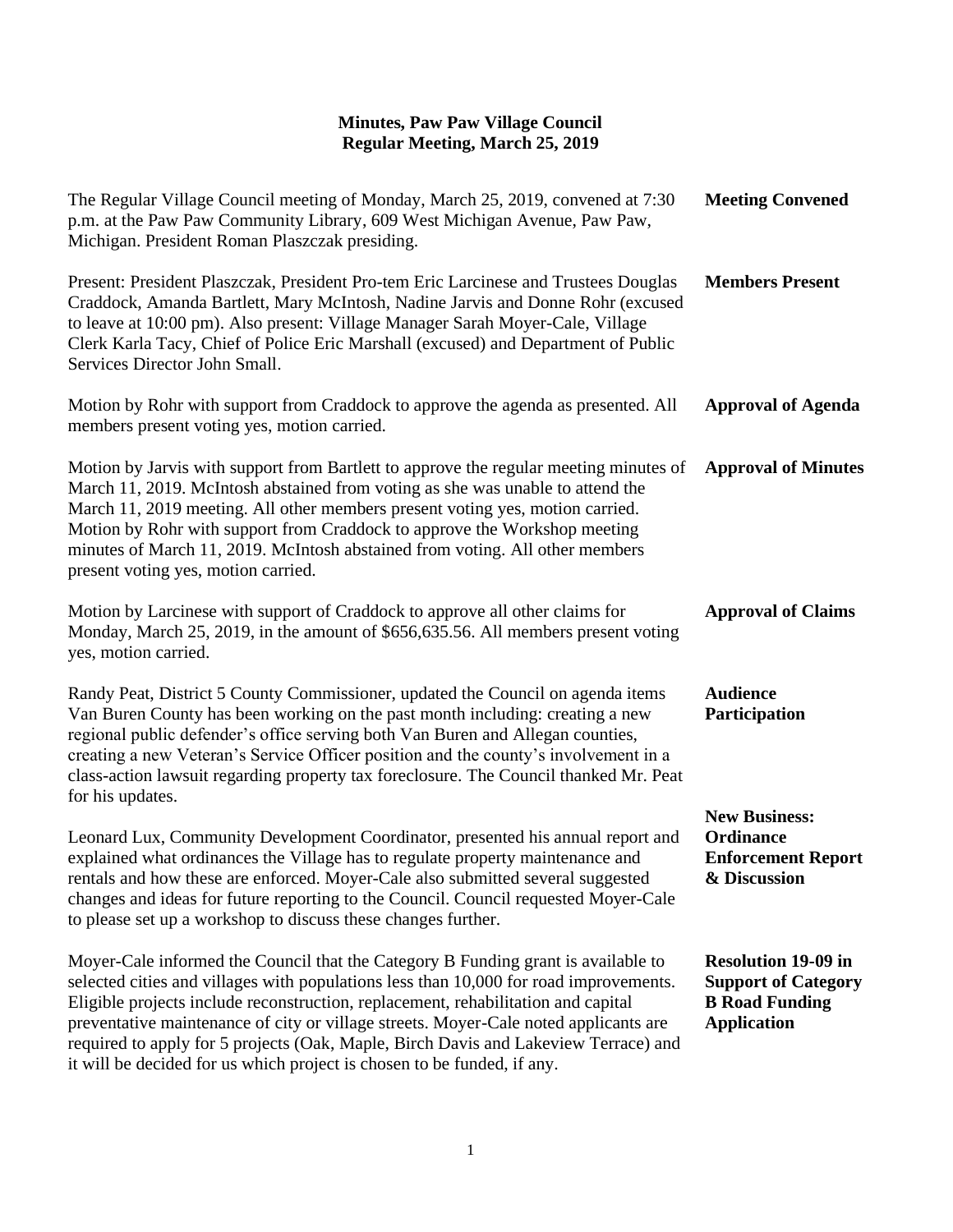Motion by Rohr with support from Jarvis to accept Resolution 19-09 in support of Category B Transportation Economic Development Program Funding. Roll call vote; Craddock, Rohr, Larcinese, Plaszczak, McIntosh, Jarvis, Bartlett all voting yes, motion carried.

Moyer-Cale presented the Council with the Professional Services Agreement that will need approval before SAFEbuilt begins building department services in mid-April

Motion by McIntosh with support of Jarvis to accept and authorize the execution of the PSA agreement with SAFEbuilt Michigan, LLC for building department services. All members present voting yes, motion carried.

Moyer-Cale noted the Council had previously decided to take steps toward applying for the drawdown permit but had not yet decided to complete the steps for the application. The results of a survey that went out to Maple Lake lakefront property owners and available at Village Hall, showed overwhelming support for the drawdown. Moyer-Cale informed council that the cost of the drawdown is not yet known because we do not know what level of environmental testing the MDEQ will require, however, it is known the permit fee is \$500. Council asked Moyer-Cale to please reach out to Jennifer at Restorative Lake Sciences to see if she can provide data showing significant results of weed elimination from the drawdowns.

Motion by Jarvis with support from Rohr to submit the drawdown application to the MDEQ. Roll call vote; Bartlett, Jarvis, McIntosh and Plaszczak voting yes, Larcinese, Rohr and Craddock voting no, motion carried.

Moyer-Cale noted the two Michigan Avenue Streetscape concept plans were presented at a workshop meeting on March  $11^{th}$ , an open house on March  $14^{th}$  and have been on display at Village Hall for approximately one week. Moyer-Cale reported the most prevalent concerns related to the 5-lane concept have included turning radius ability of semi-trucks and the reduction of on street parking due to the proposed bump outs. There is also interest in attempting to divert semi-truck traffic away from Michigan Avenue. The majority is in full support of removing the sidewalk steps. Council asked Moyer-Cale to please obtain street view designs portraying what the completed street will look like raised with the bump outs. The matter will be further discussed at a future meeting.

Motion by Craddock with support from Jarvis to approve the appointment of all persons put forth by the Village President to their respective boards and commissions for terms ending March 31 in the final year of their established terms. All members present voting yes, motion carried.

Moyer-Cale reports it was noted at the last meeting that council would discuss the cost responsibility of Heather Lhamon (owner) for moving the house from Mattawan

#### **Ongoing Business:**

**SAFEbuilt Professional Services Agreement Approval**

### **Maple Lake Drawdown**

### **Michigan Ave Streetscape**

**Annual Board & Committee Appointments**

**House Move Cost Review**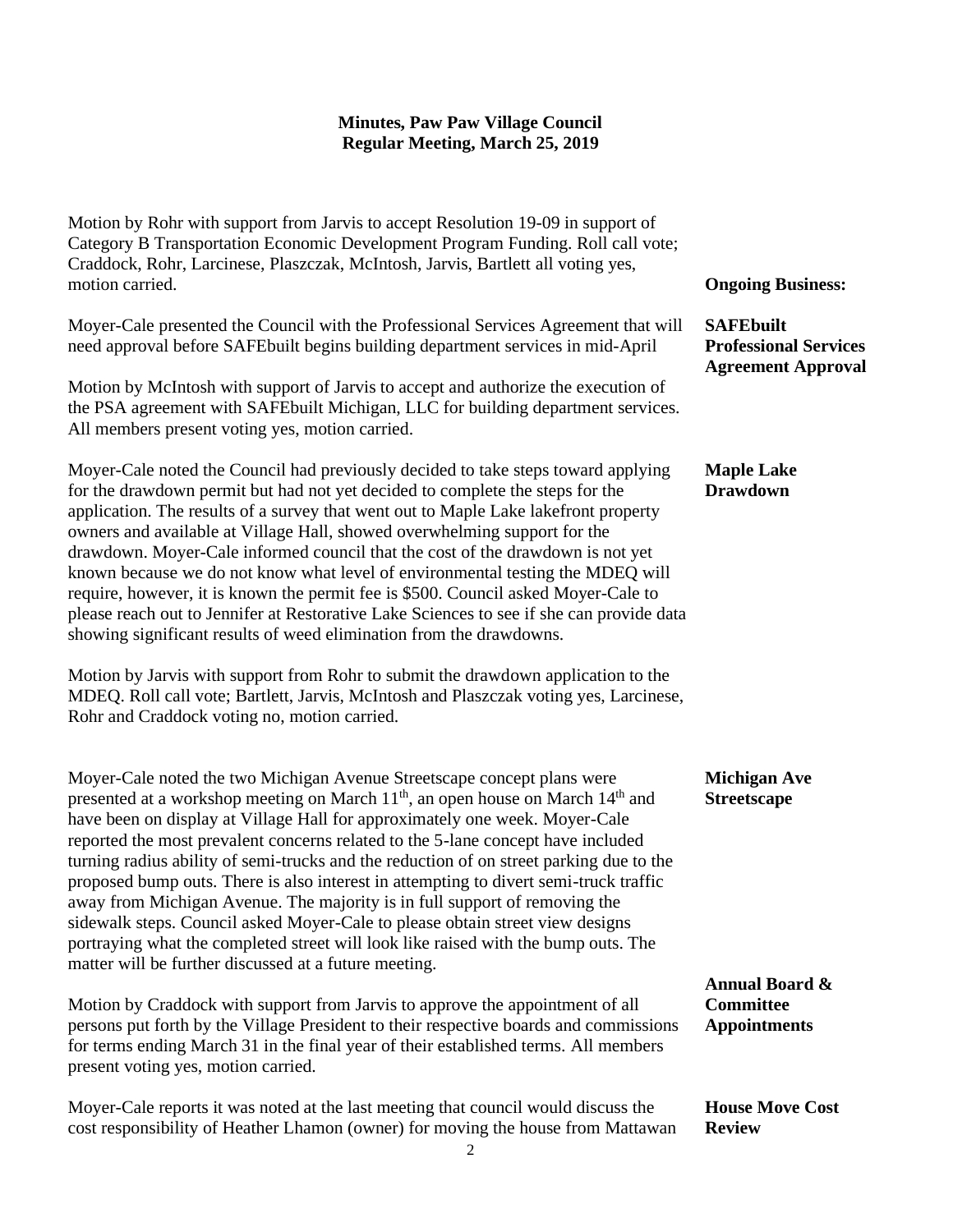to Hazen St. Moyer-Cale presented council with invoices and reports showing the financial liabilities incurred from the move. Council agrees with Moyer-Cale's findings and asked Moyer-Cale to please draft a letter to Ms. Lhamon explaining the charges along with her remaining deposit funds.

Craddock reported the Finance Committee met to discuss salary increases for nonunion employees, personnel handbook changes and Home Rule communities No Report. No Report. Plaszczak reported the DDA Committee approved the exterior painting of windows and trim at the Carnegie Center for \$10,310 and a façade grant for the Strand Theater in the amount of \$1,672 contingent upon completion. No Report. No Report. No Repor Plaszczak reported the Historical Committee is continuing their work on organizing the new museum at the Carnegie Center. No Report. No Report. No Report. No Report. No Report. McIntosh inquired if the DDA follows up on grant winners once funds have been awarded. Moyer-Cale stated she is trying to be more diligent in doing this. Jarvis reported she recently attended a Michigan Association of Planning workshop and presented some risk management tips she thought would be beneficial for the council in order to remain compliant with the Open Meetings Act. **Committee Meetings and Reports Finance and Admin Public Services Area Parks & Rec DDA Economic Develop Farmers Market Fire Board Historical Committee Housing Commission Maple Lake Preservation Planning Commission Wellhead Protection Wine & Harvest Council Comments McIntosh Jarvis**